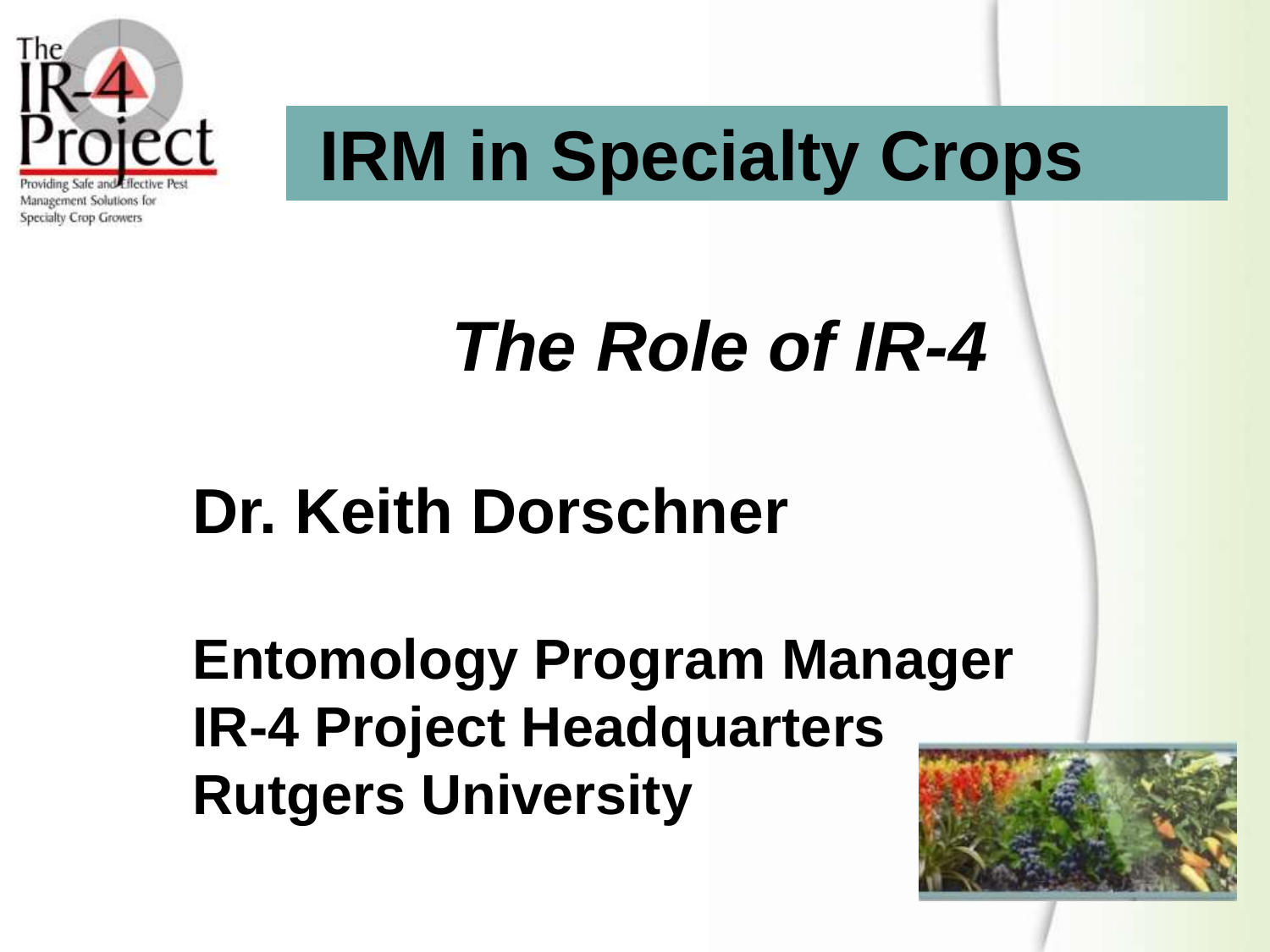



#### **Mission Statement**

# *To Facilitate Registration of Sustainable Pest Management Technology for Specialty Crops and Minor Uses*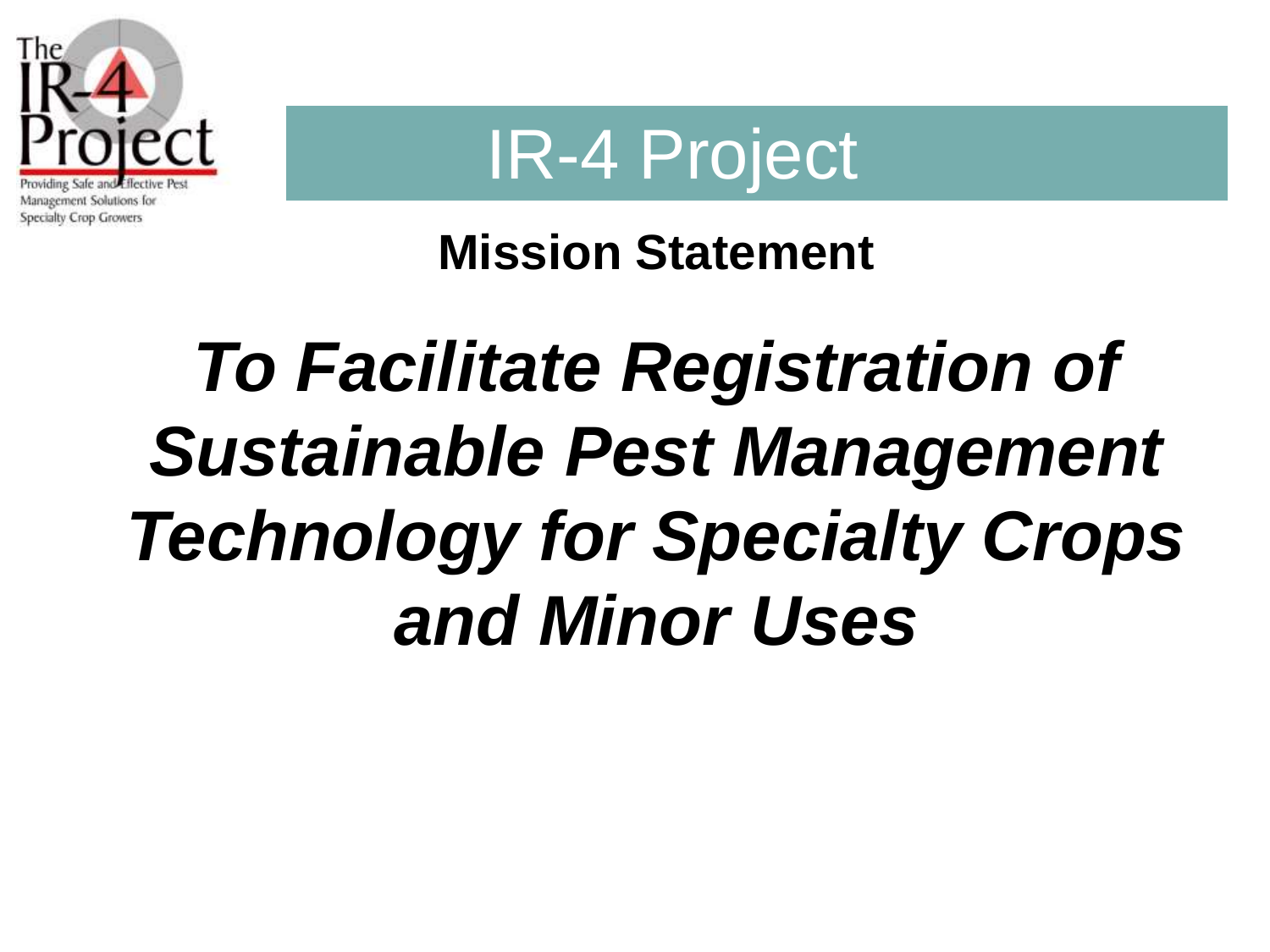

## **Specialty Crops Include:**





**Most: Vegetables Fruits Nuts Herbs Spices Floral Nursery Landscape** 

**Christmas trees**



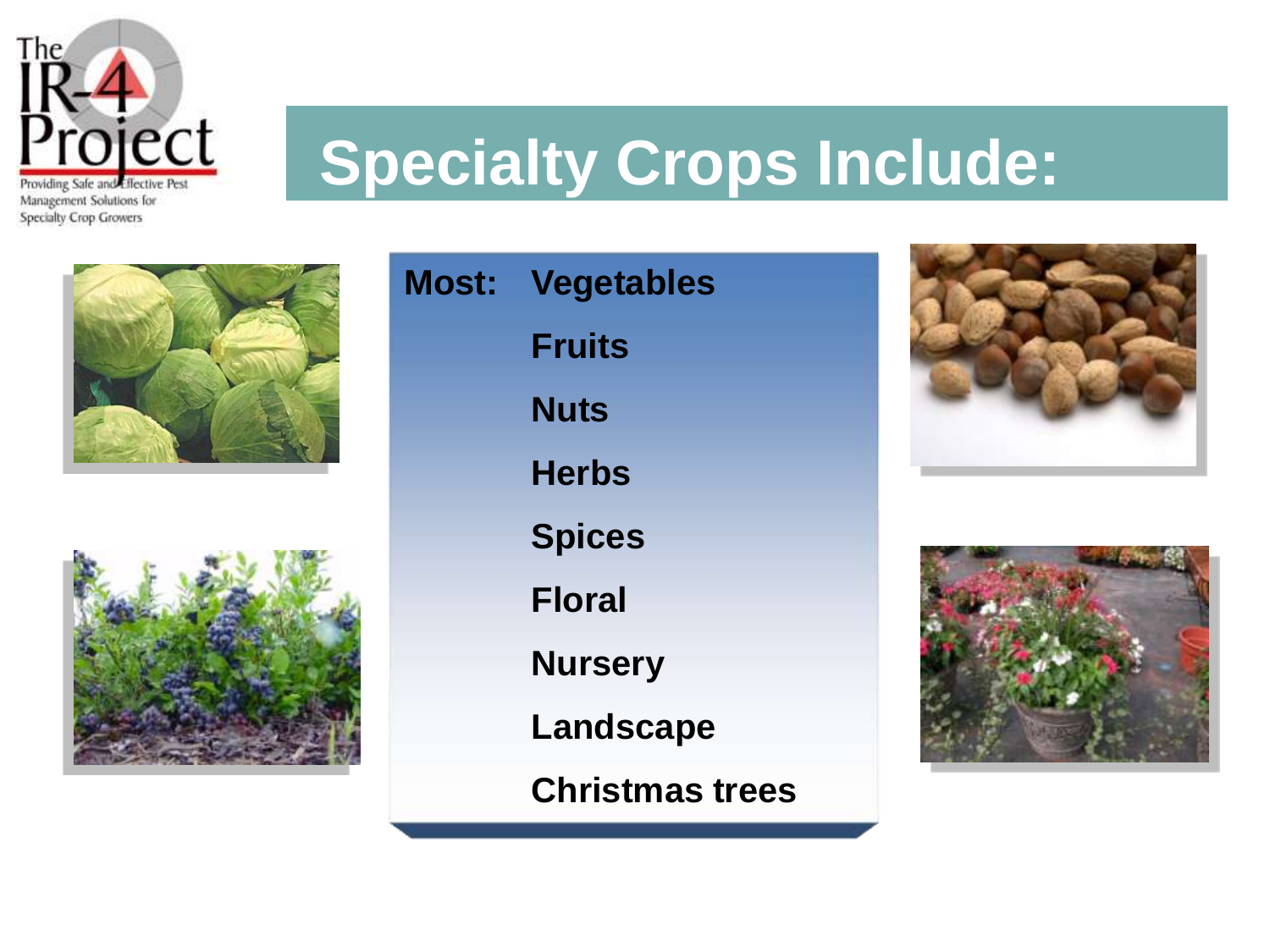

## **Other Crop Customers**

**Minor Uses on Major Crops** 

**Corn, Soybean, Cotton, Rice, Turf, Forestry**

**Crops for Processing**

**Sweet corn, tomato products, legumes, etc,.**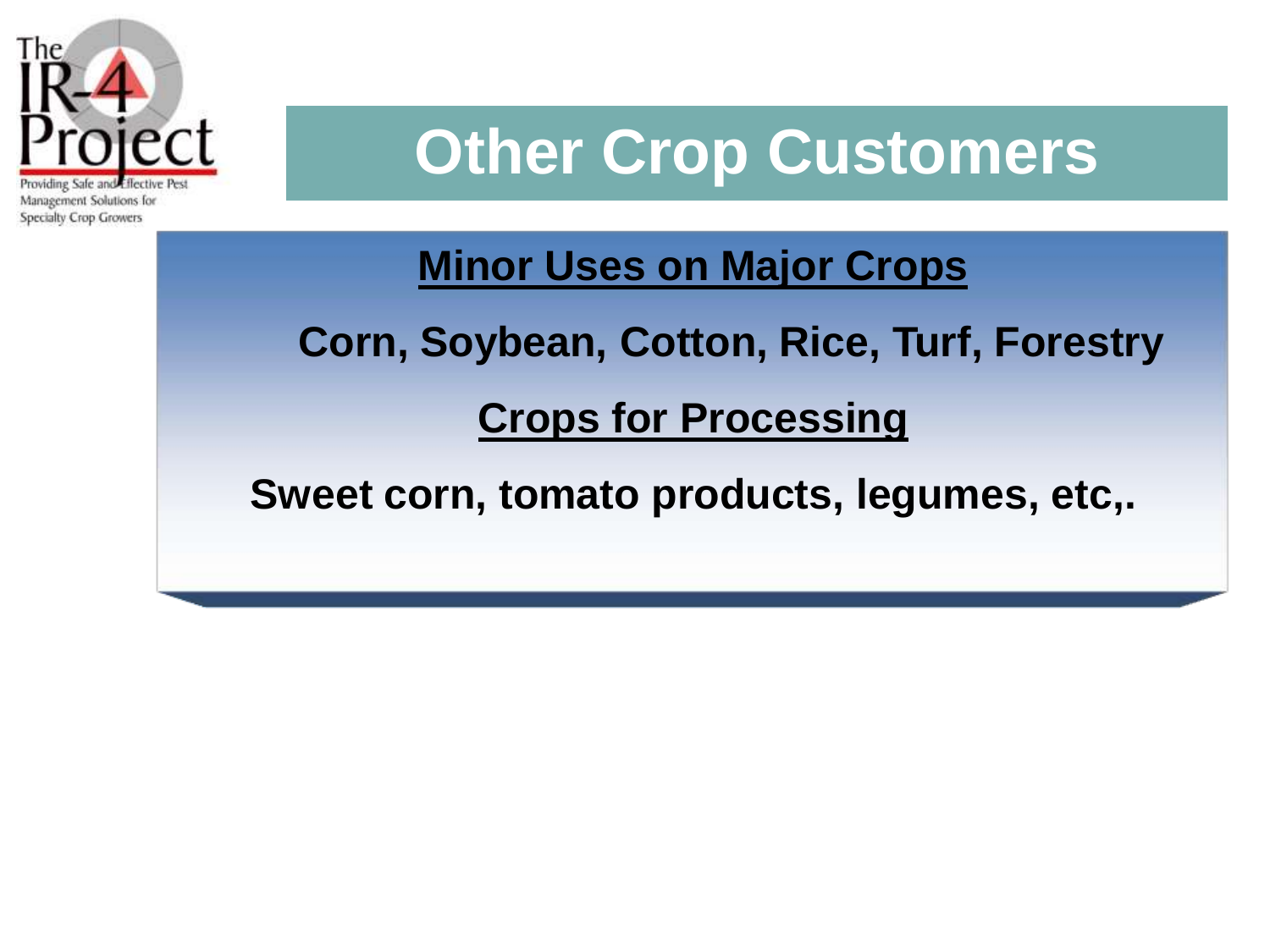

# **Current IR-4 Project Activities**

- Food Crop Registration Program
- Crop Grouping Enhancements
- Biopesticide and Organic Support Program
- International Harmonization of Crop Grouping, MRL's and Registrations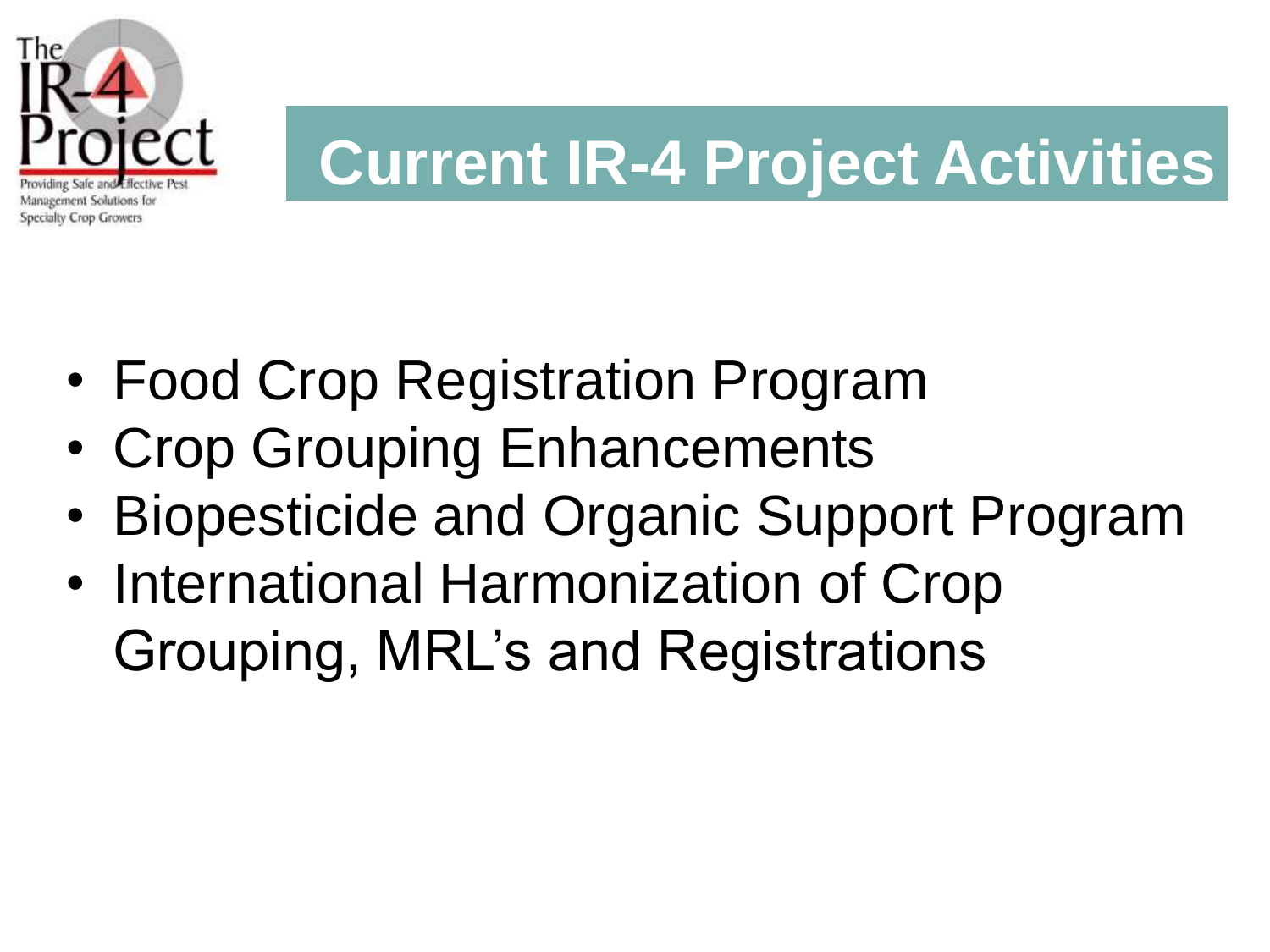

# **IR-4 Food Crop Program**

- The original IR-4 Project objective (Flagship Program)
- 80% of the Project's efforts and resources
- Focus work with reduced risk products
- Predominantly residue testing, future involves more "Value" research

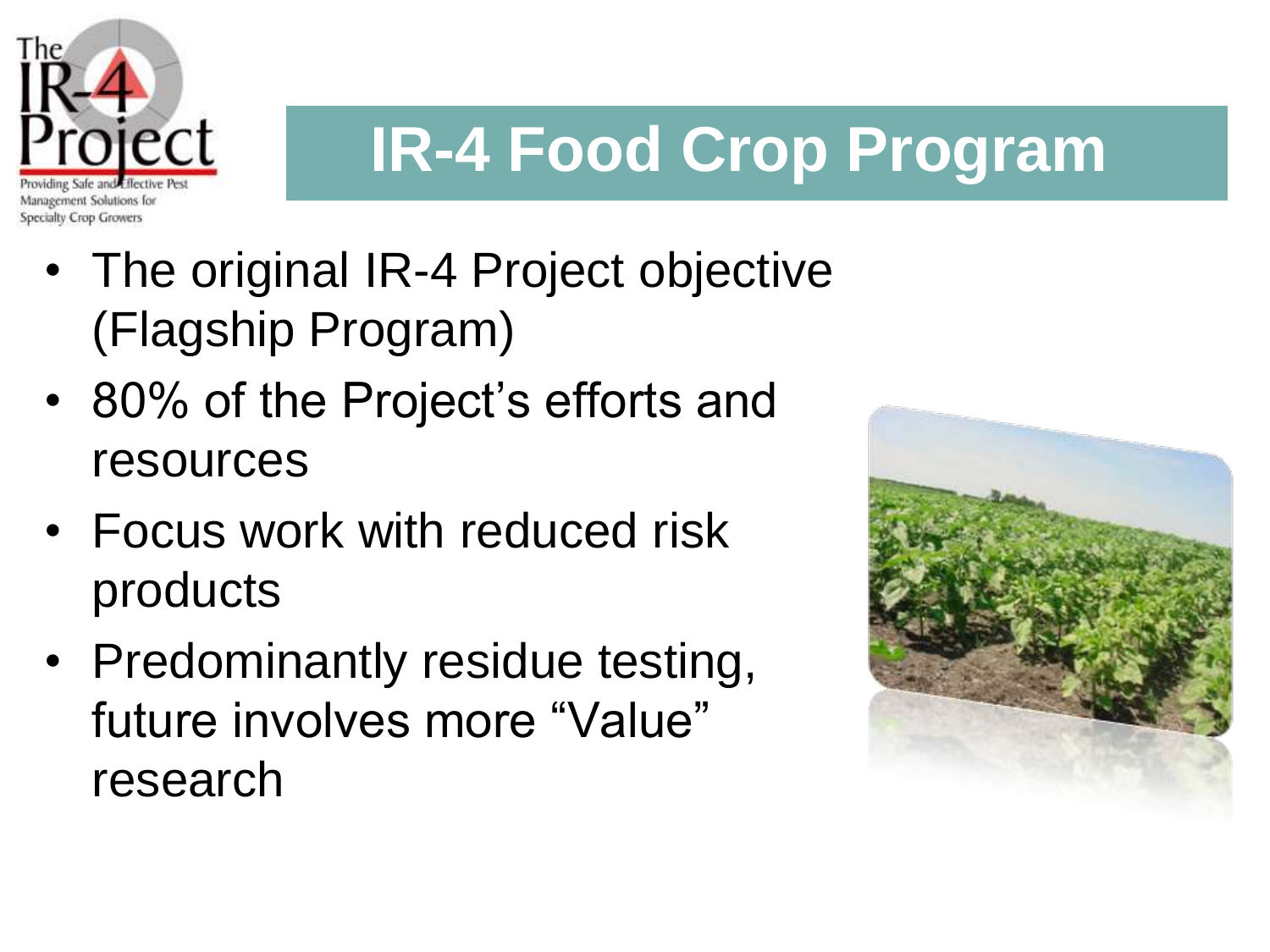

#### **The Food Use Program Process**

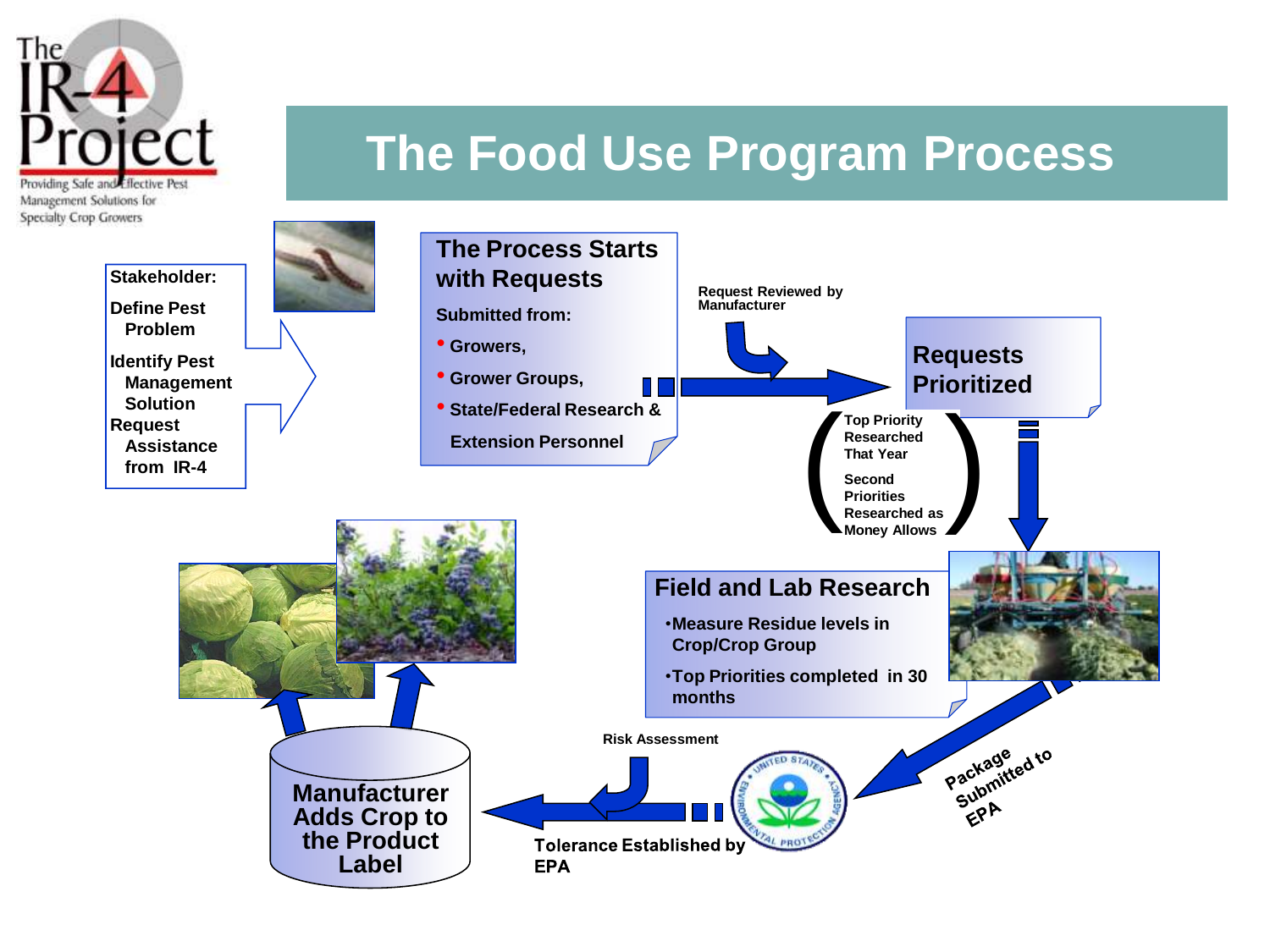

#### **IR-4 Project Infrastructure**



 $\oplus$ **ARS Field Research Centers**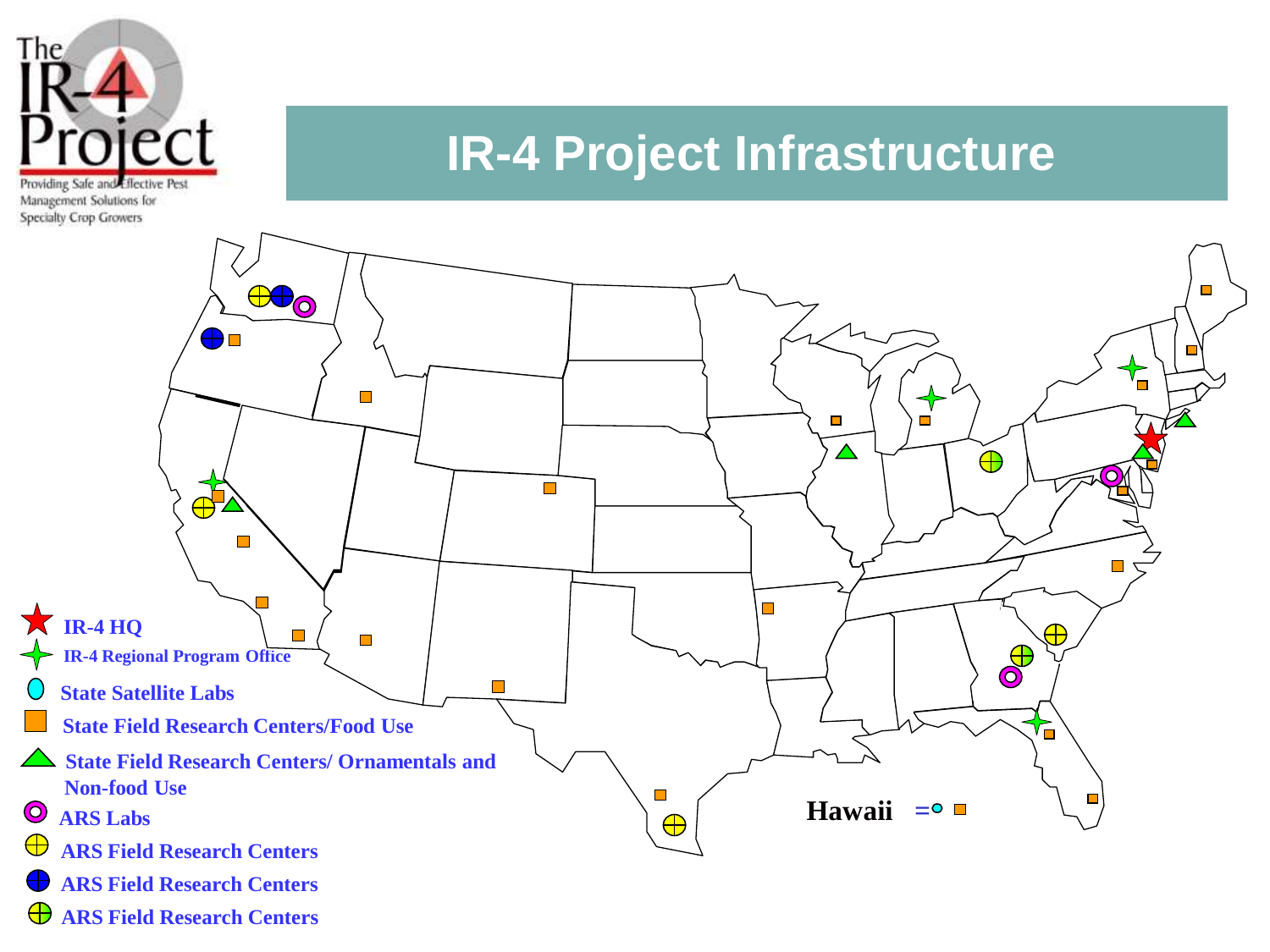

#### **Who Pays for IR-4?**

#### **Direct Contributions Over \$18 million**  USDA-CSREES USDA-ARS USDA-ARS/DoD USDA-FAS State Ag. Exp. Stations

Grants from Industry

#### **Indirect Contributions At least \$18 million**

| \$12,180,000         |             |
|----------------------|-------------|
|                      | \$4,000,000 |
| $\mathfrak{P}$       | 250,000     |
| $\mathfrak{F}% _{0}$ | 250,000     |
| \$                   | 481,182     |
| ${\mathbb S}^-$      | 1,100,000   |

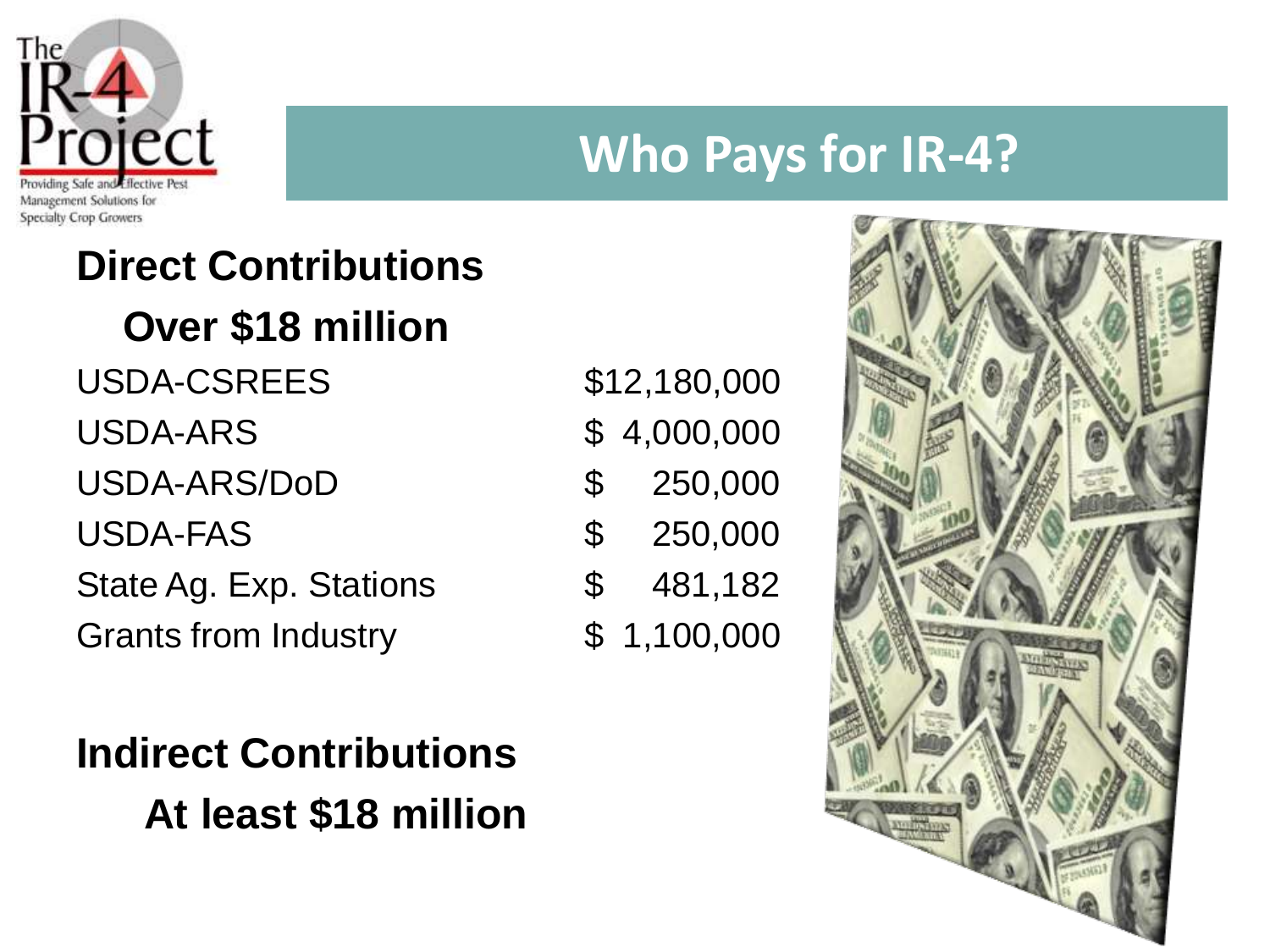## IR-4 Fills the Grower's "Tool Box"

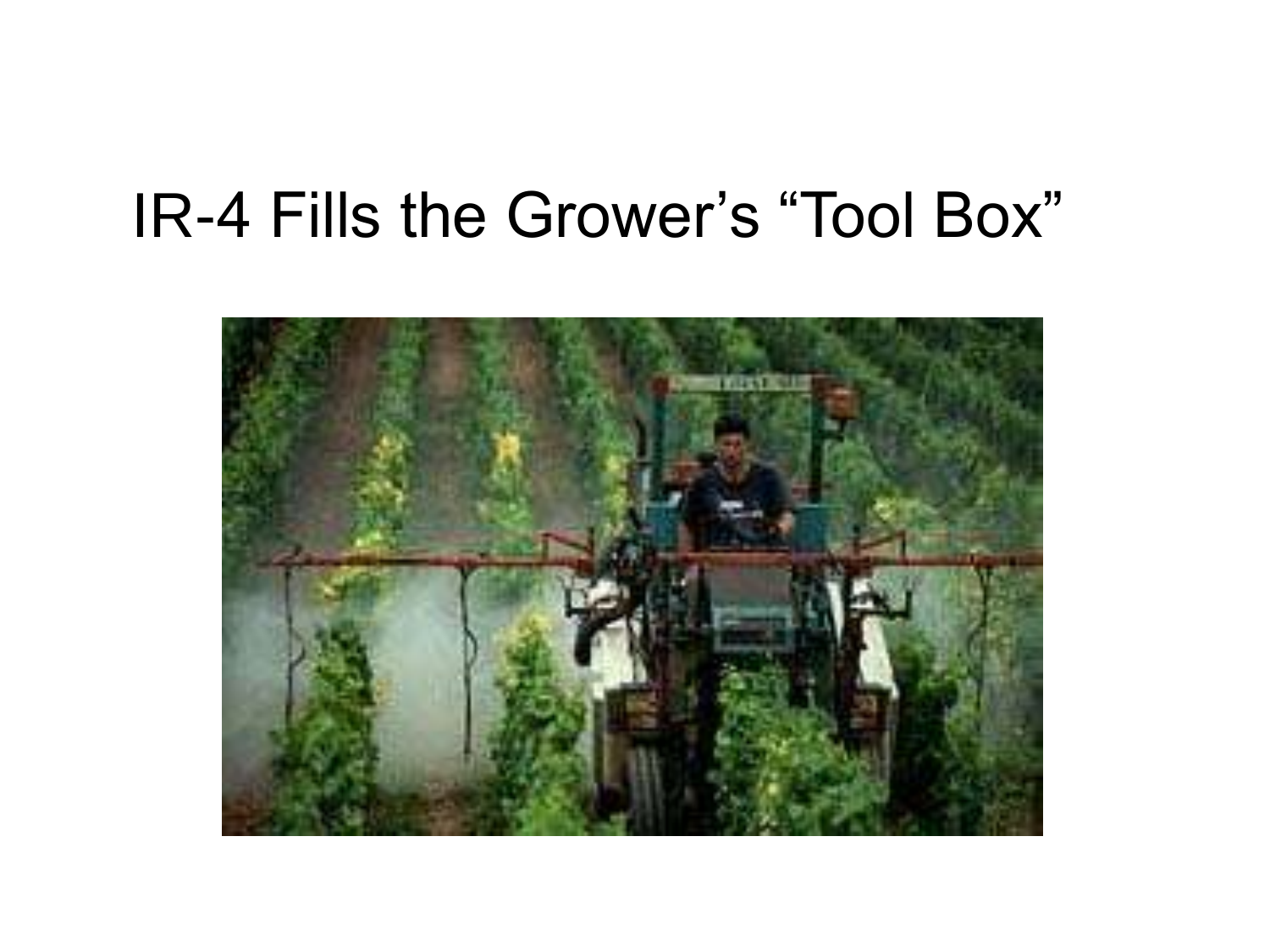

# Specialty Crops Before IR-4..



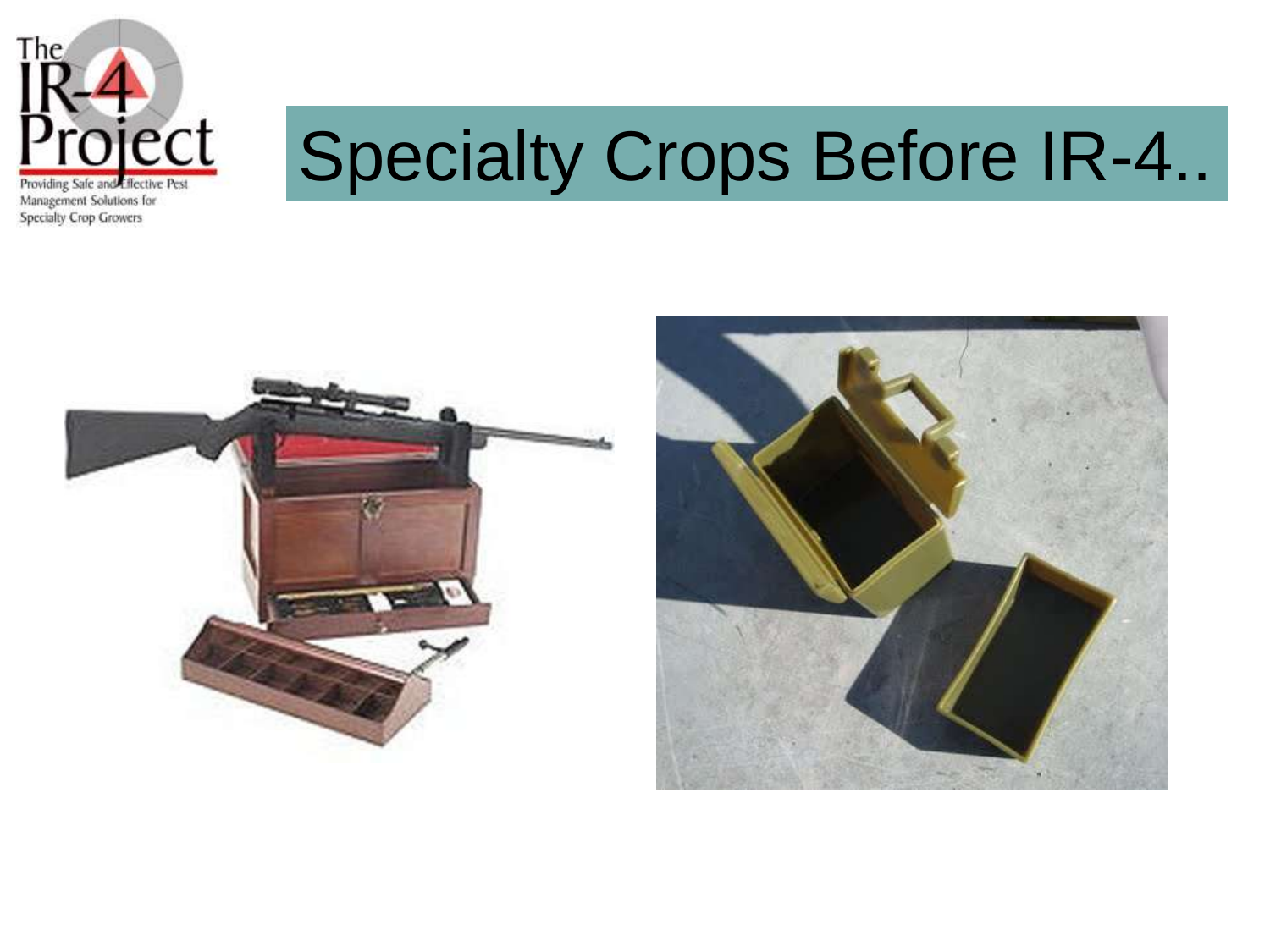

# Specialty Crops After IR-4!!

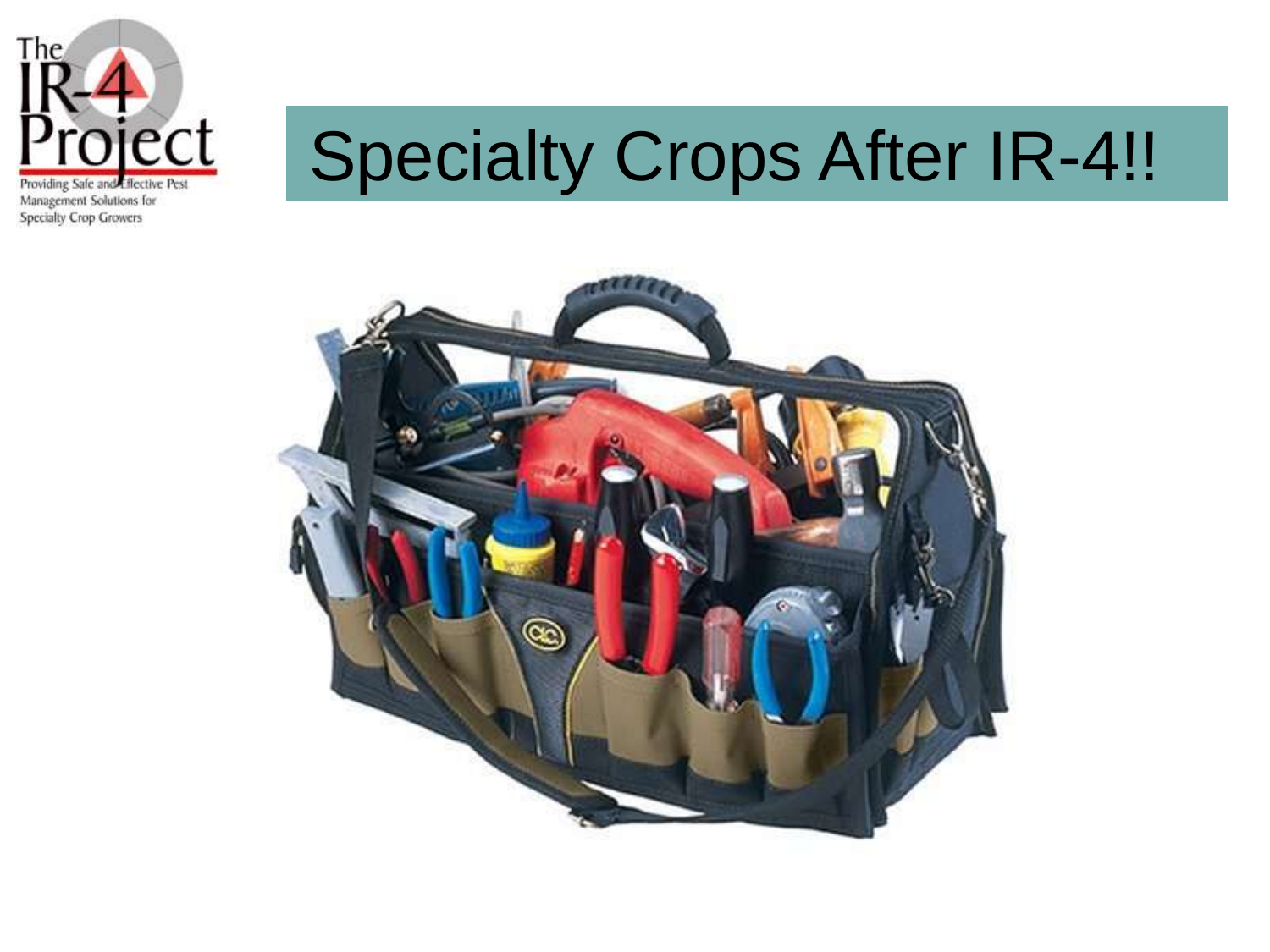

Or maybe……

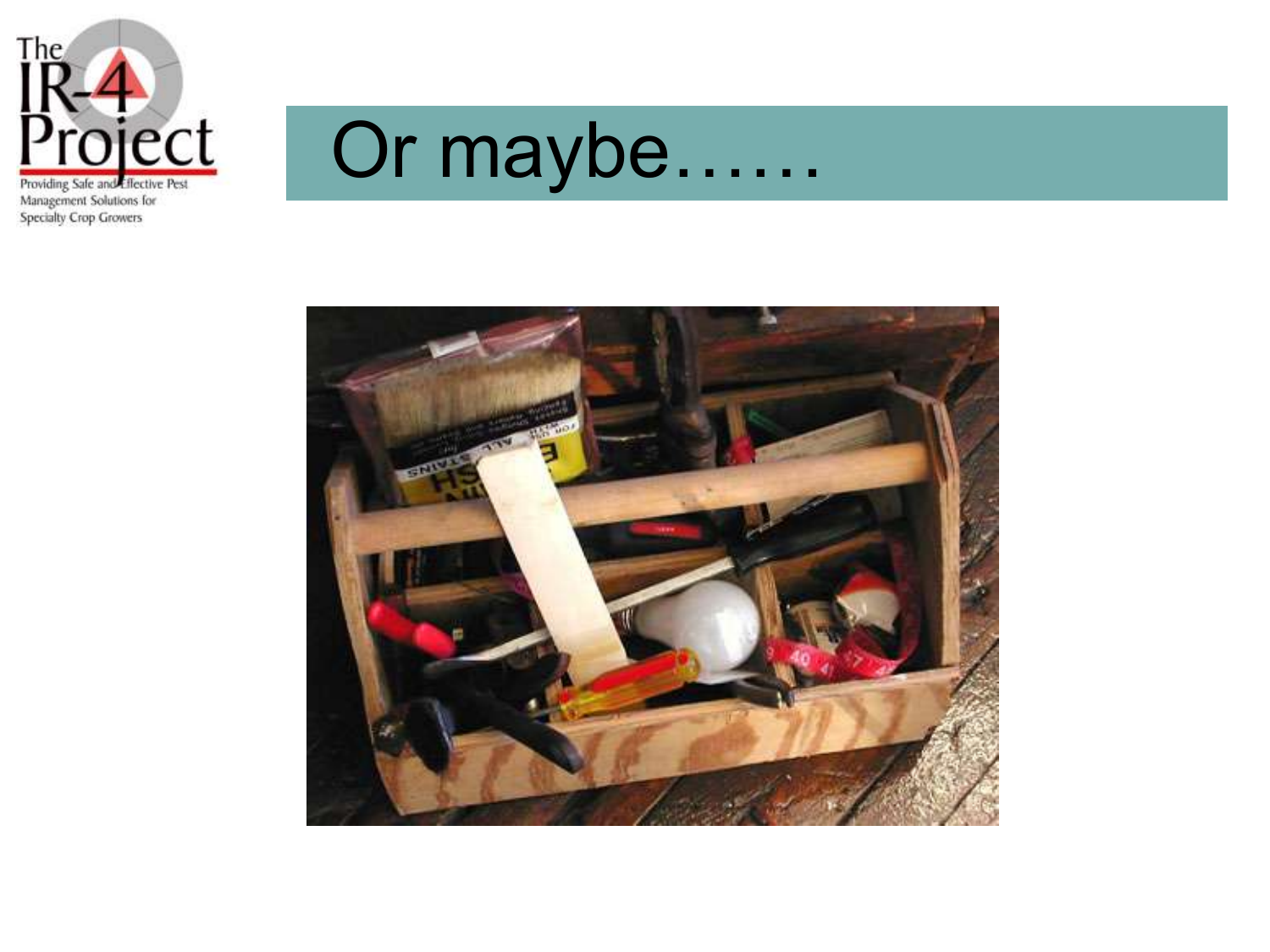

# **IR-4 Food Use Registrations**

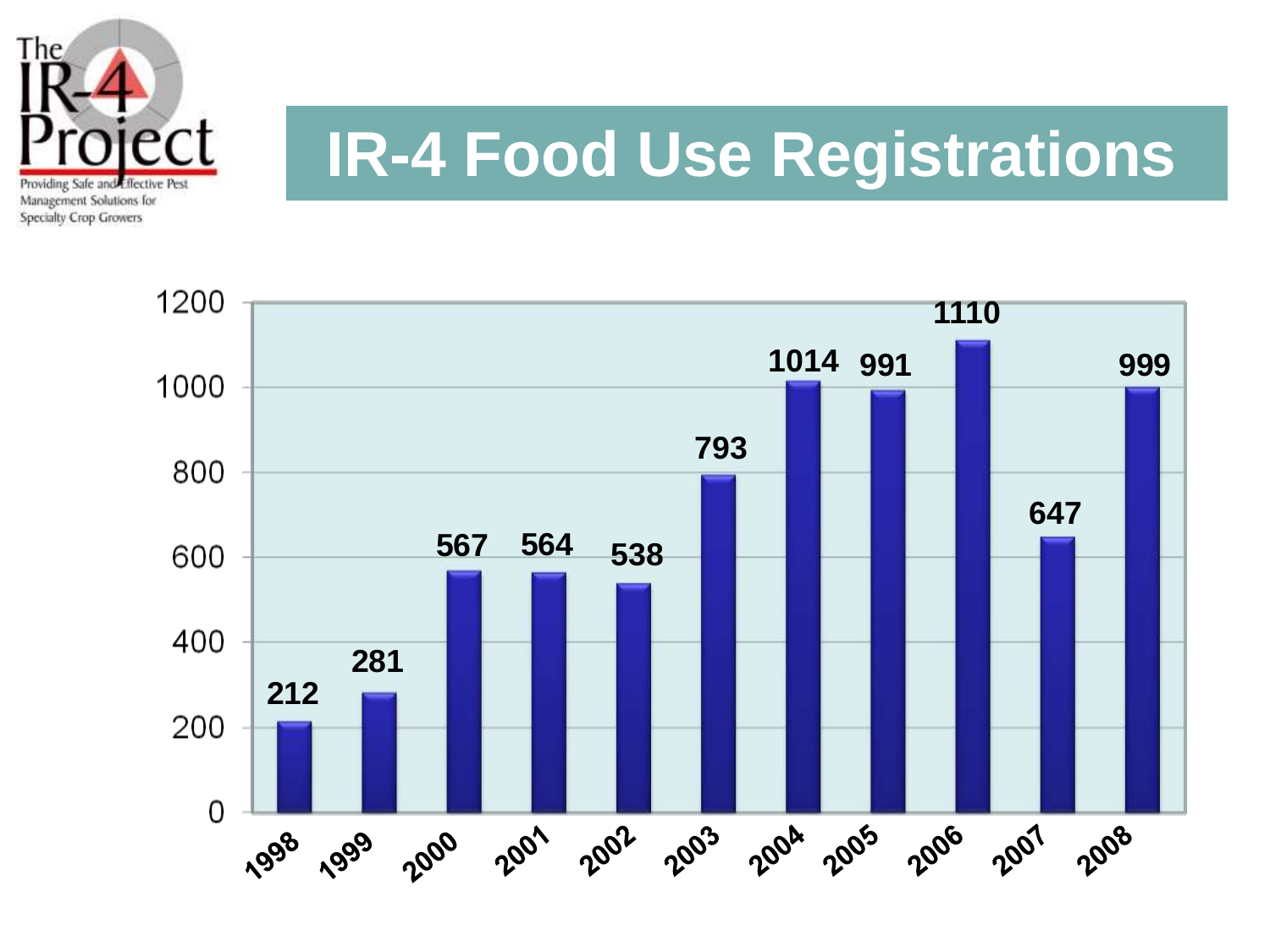

#### **Crop Grouping Efforts**



**Crop Groups - allow for extrapolation of data from a few crops to many, efficient use of resources. Recent enhancements include:**

- •**Berries & Small Fruit (45 commodities)**
- •**Bulb Vegetable (26 commodities)**
- •**Edible Fungi (20 commodities)**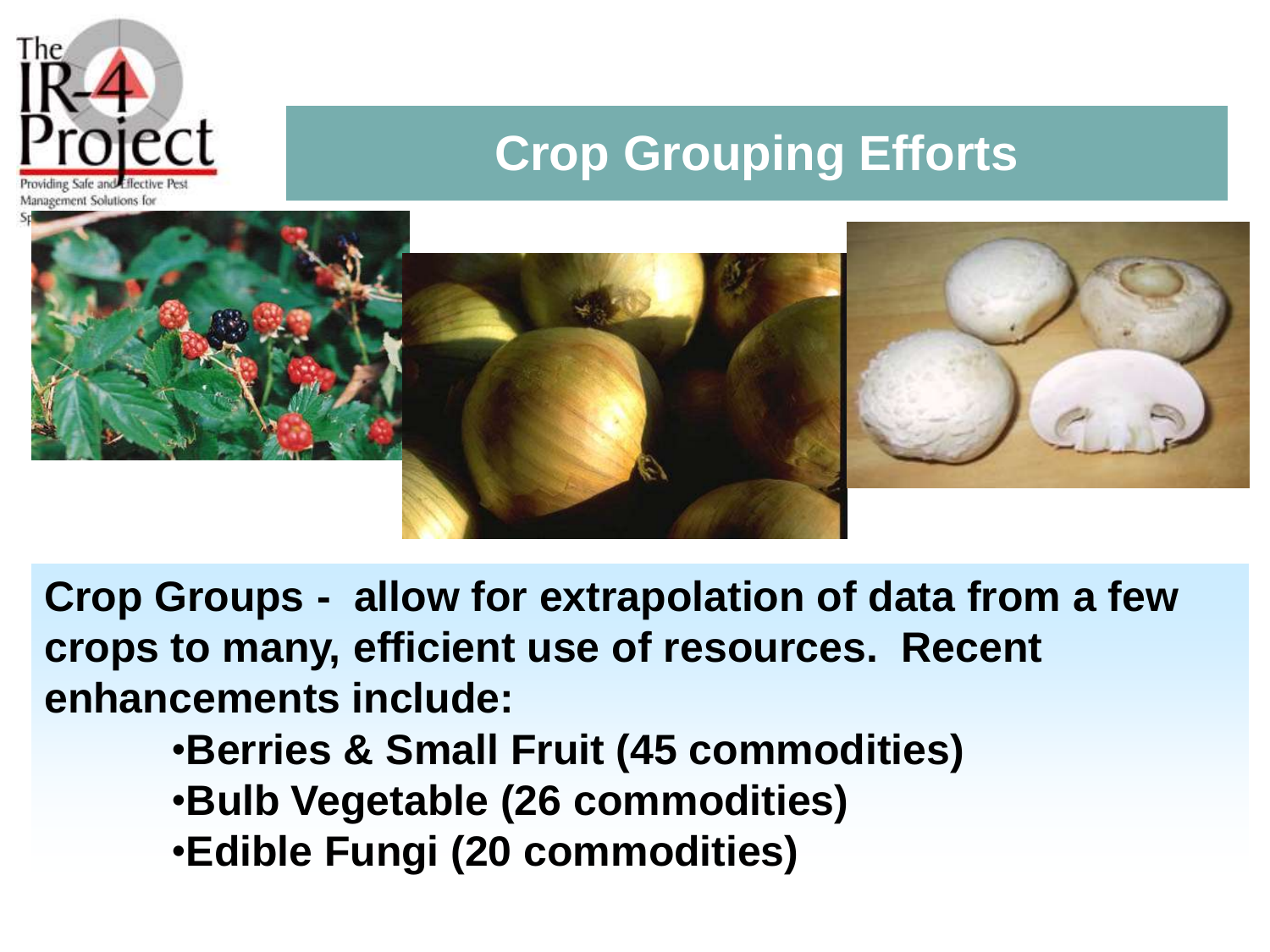

# Cranberry weevil

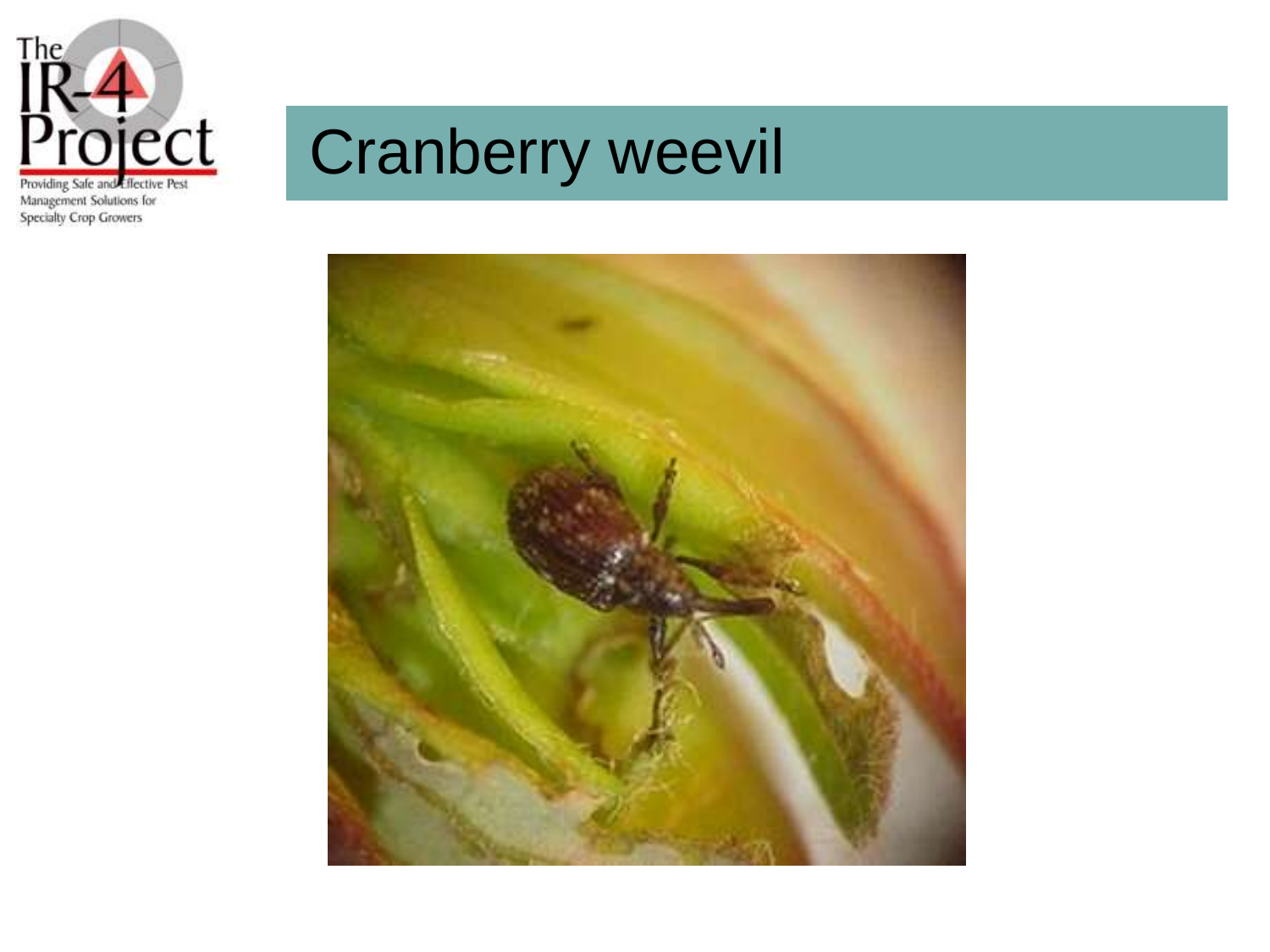

# Cranberry Weevil

Main chemical management tool had been CHLORPYRIFOS for many years.

Growers began experiencing control problems in the late 1990's.

Resistance to chlorpyrifos was identified. Resistance took off in 2001 and 2002.

Spring flooding was used to set back the pest but practice potentially lowers yield and control is poor. Alternative chemical controls were desperately needed.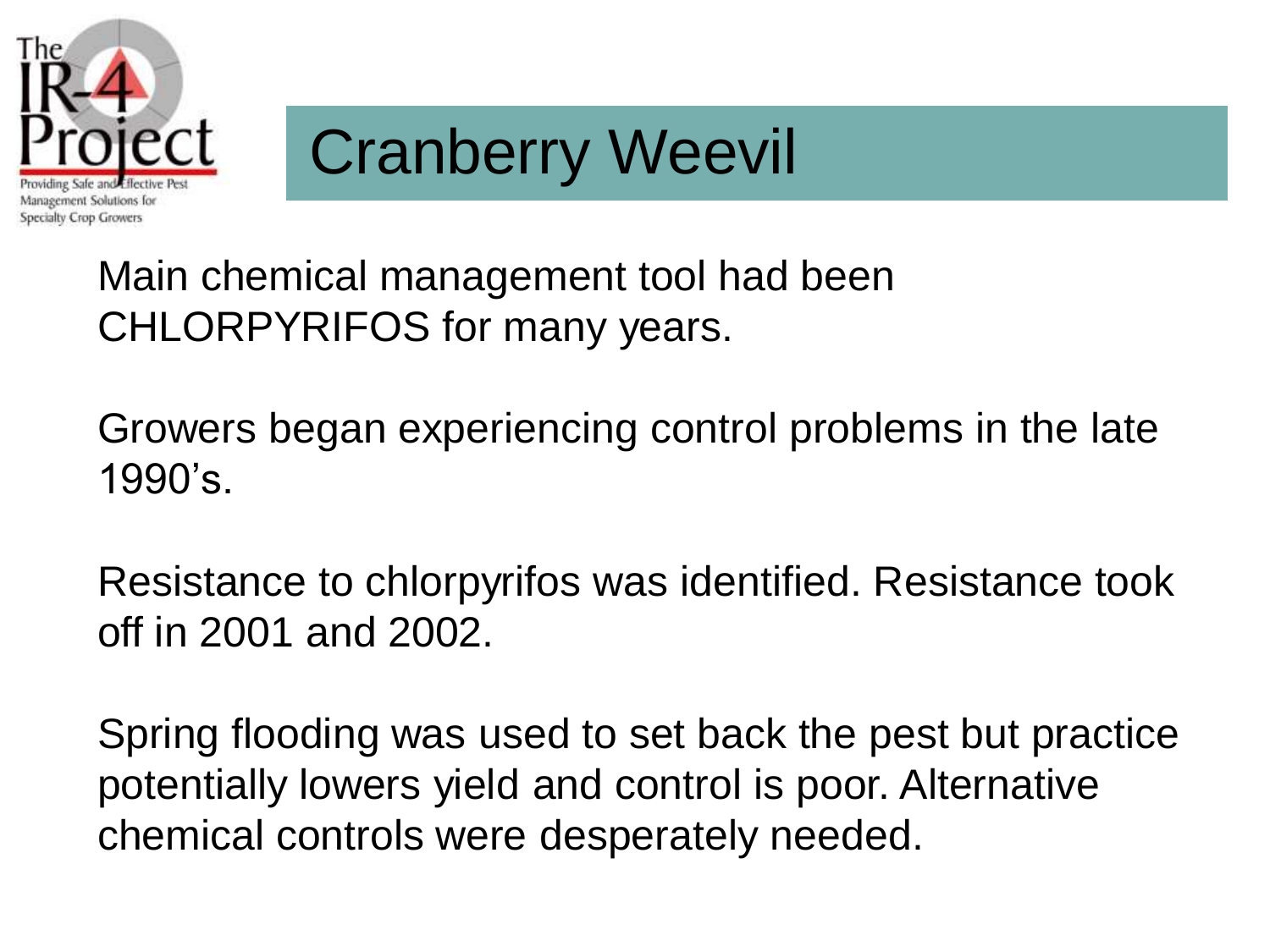

# Cranberry Weevil

#### INDOXACARB and THIAMETHOXAM Identified as Solutions

Thiamethoxam: First solution identified. IR-4 study initiated in 2000 (field trials in MA, NJ, OR, and WI. EPA grants full registration in May, 2005.

Used mainly in summer against first generation weevils.

Indoxacarb: Needed as a IRM partner for thiamethoxam. IR-4 responded in 2002 with two field trials in MA. Provided data to support a MA Section 18 in 2003 while IR-4 completed data requirements for a national label (fully registered in 2007).

Extensively used in May to control overwintering weevils. Effective product well-liked by growers.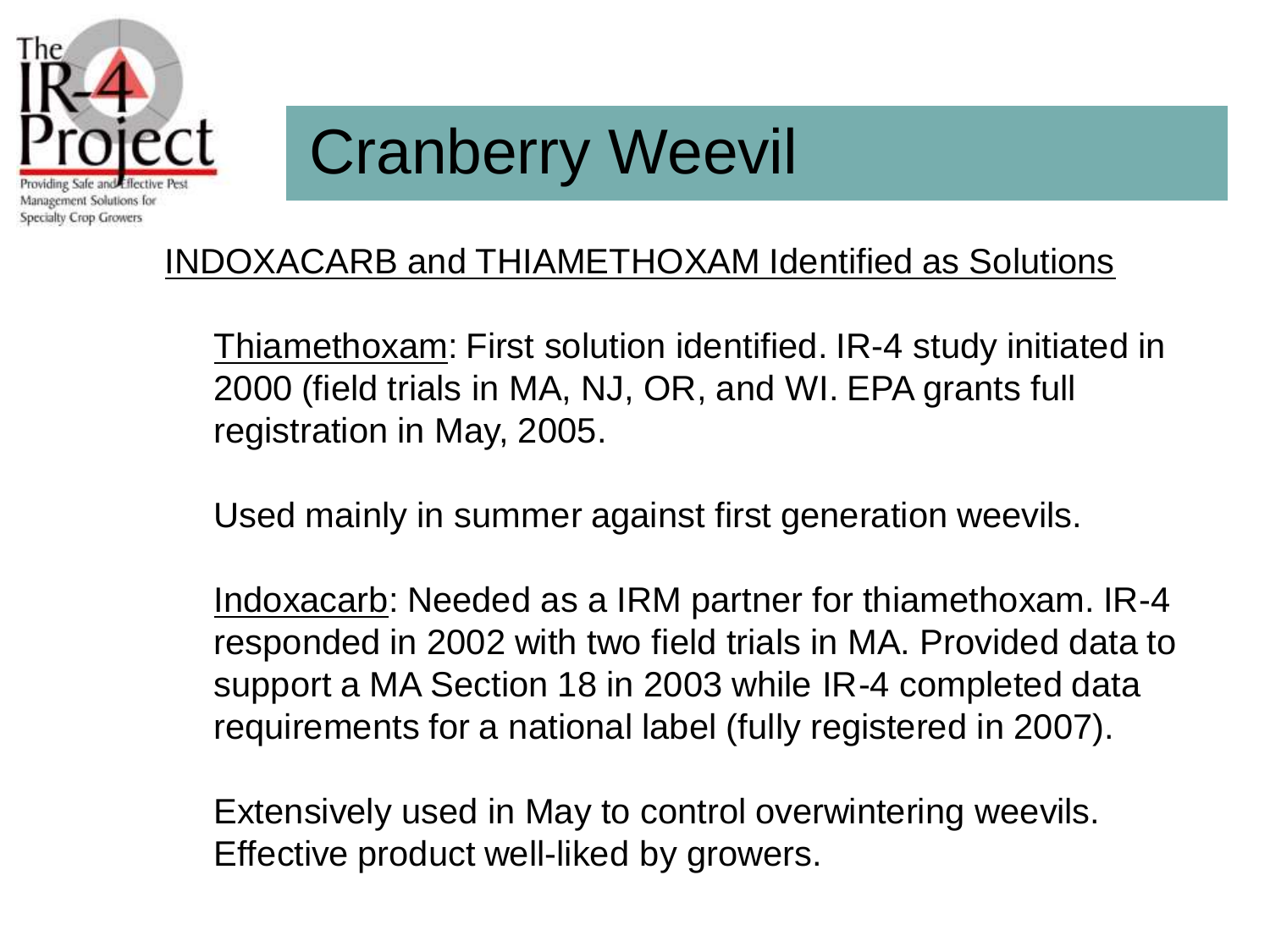

## Sparganothis Fruitworm in Cranberry



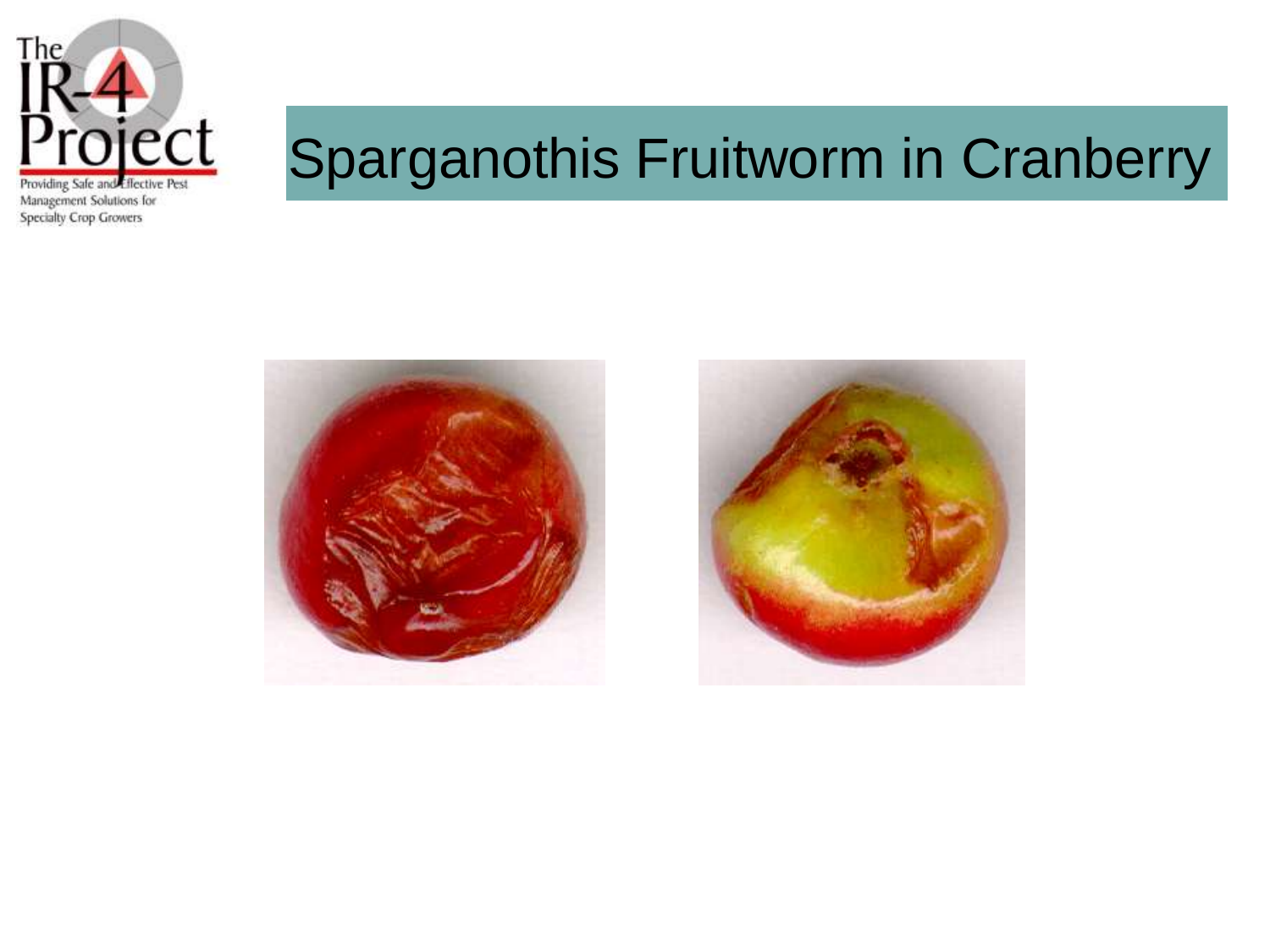

## Sparganothis Fruitworm in Cranberry

Again, CHLORPYRIFOS had been the tool of choice for many years with resistance developing in the mid 1990's.

UMASS researchers scrambled for solutions and identified tebufenozide (first MAC insecticide).

> IR-4 study in 1996, full label 4/99. *The first joint project with Canada!*

Spinosad also identified as a solution by researchers.

IR-4 joint study with Canada in 1998, full label 2/02.

Second generation MAC insecticide methoxyfenozide found to be superior to tebufenozide.

IR-4 study in 1999, full label in 11/03. Also a joint project with

Canada. Both MACs still used by growers.

Indoxacarb also very useful (IR-4 study 2002/2003, full label 6/08).

Acetamiprid labeled in 6/08 as a result of IR-4 Crop Grouping.

Spinetoram ("second generation" spinosad) recently registered based upon IR-4 spinosad data.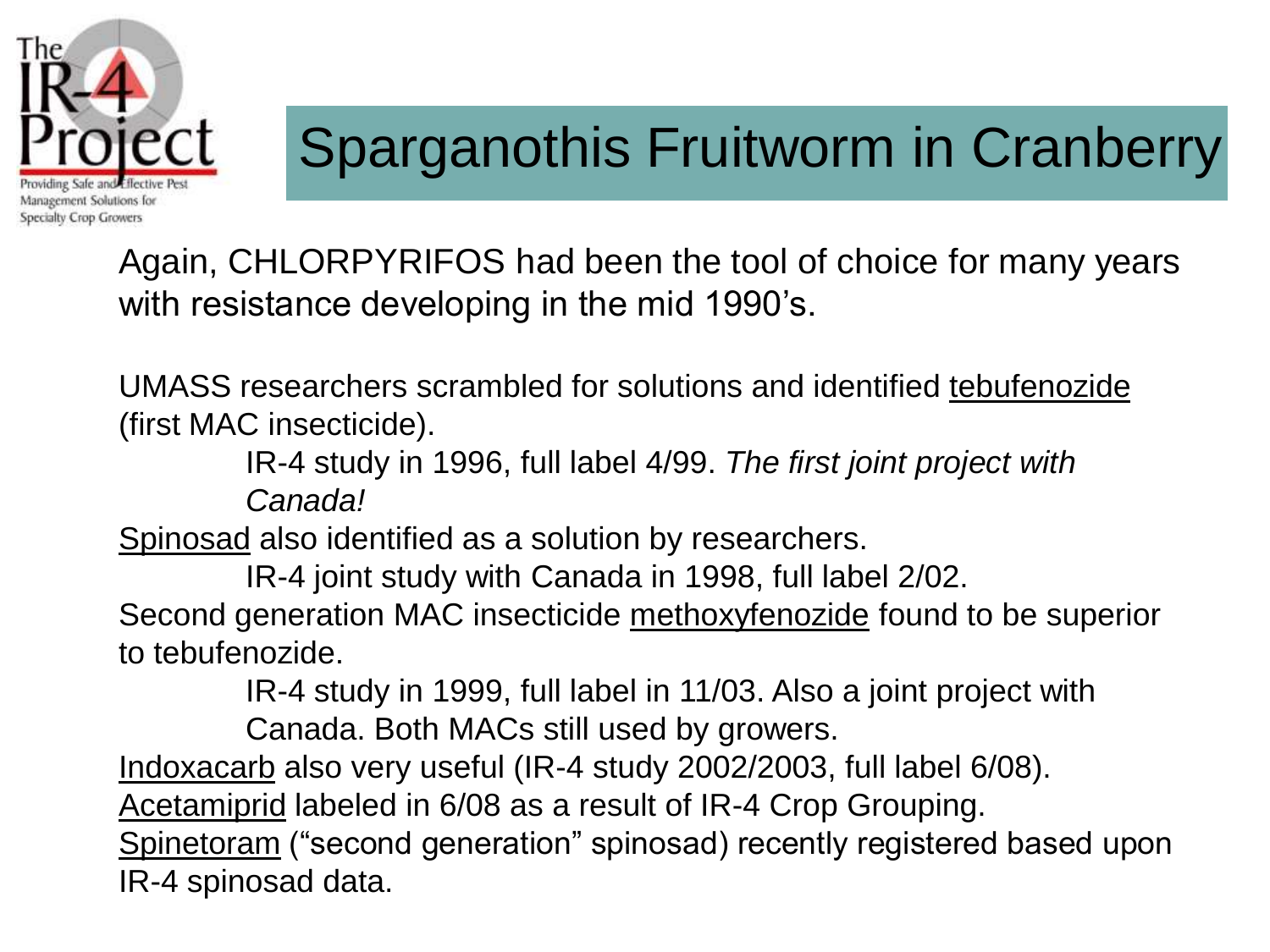

#### IR-4 Continues to fill the tool box for cranberry growers.

Clothianidin: 2005 study, tolerance proposed 4/09.

Chlorantraniliprole: 2007 joint IR-4 study with Canada). Data already submitted, registration in review at EPA/PMRA.

Dinotefuran: 2008 IR-4 study.

Cyantraniliprole: 2009 NAFTA study.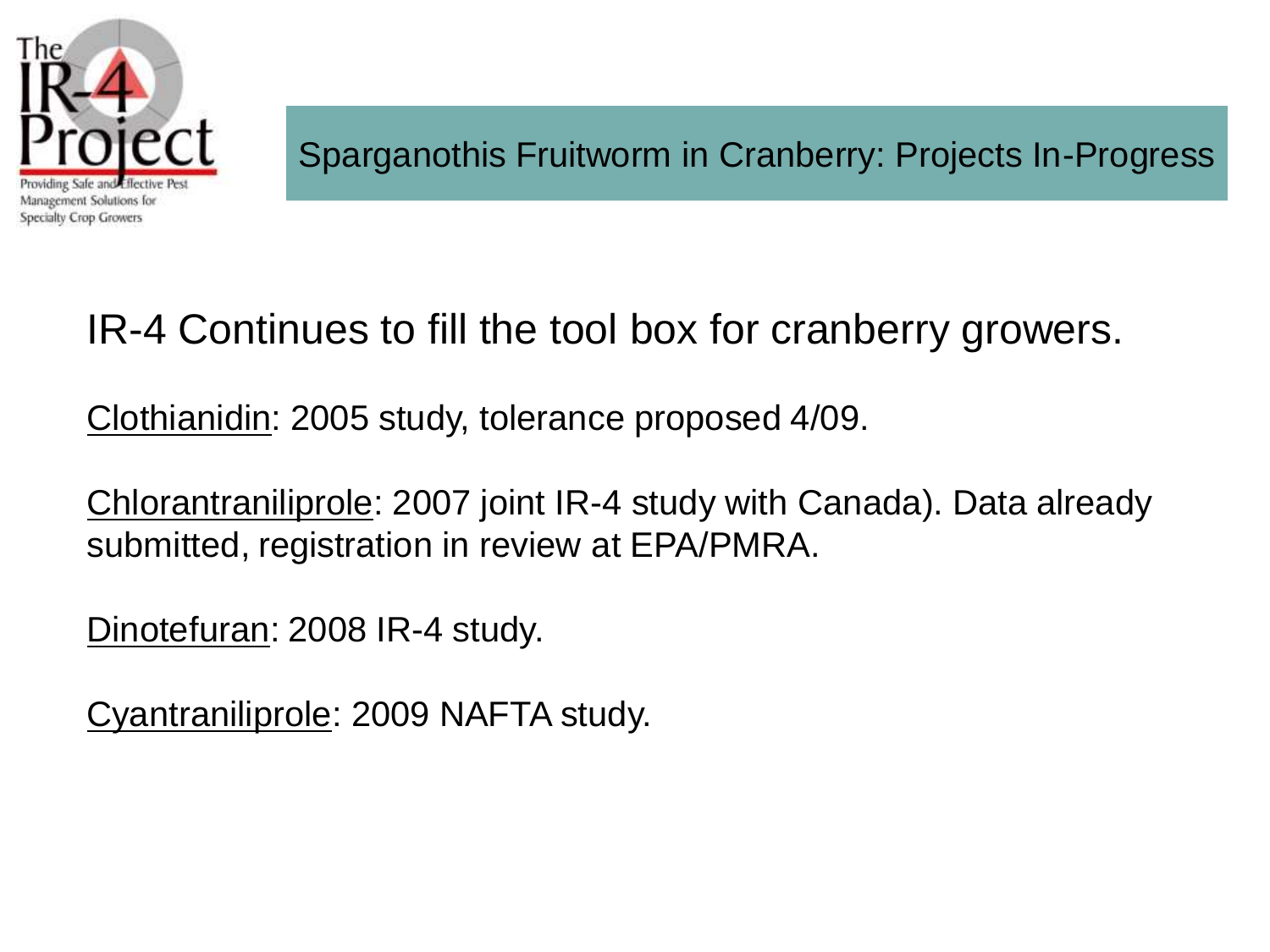

#### **Biopesticide and Organic Support Program**

- **10% of the Project's efforts and resources**
- **Registration support and grants program for efficacy data**
- **Focus work with integration of biopesticide into conventional systems**
- **Support for organic markets**
- **Plant incorporated protectants**

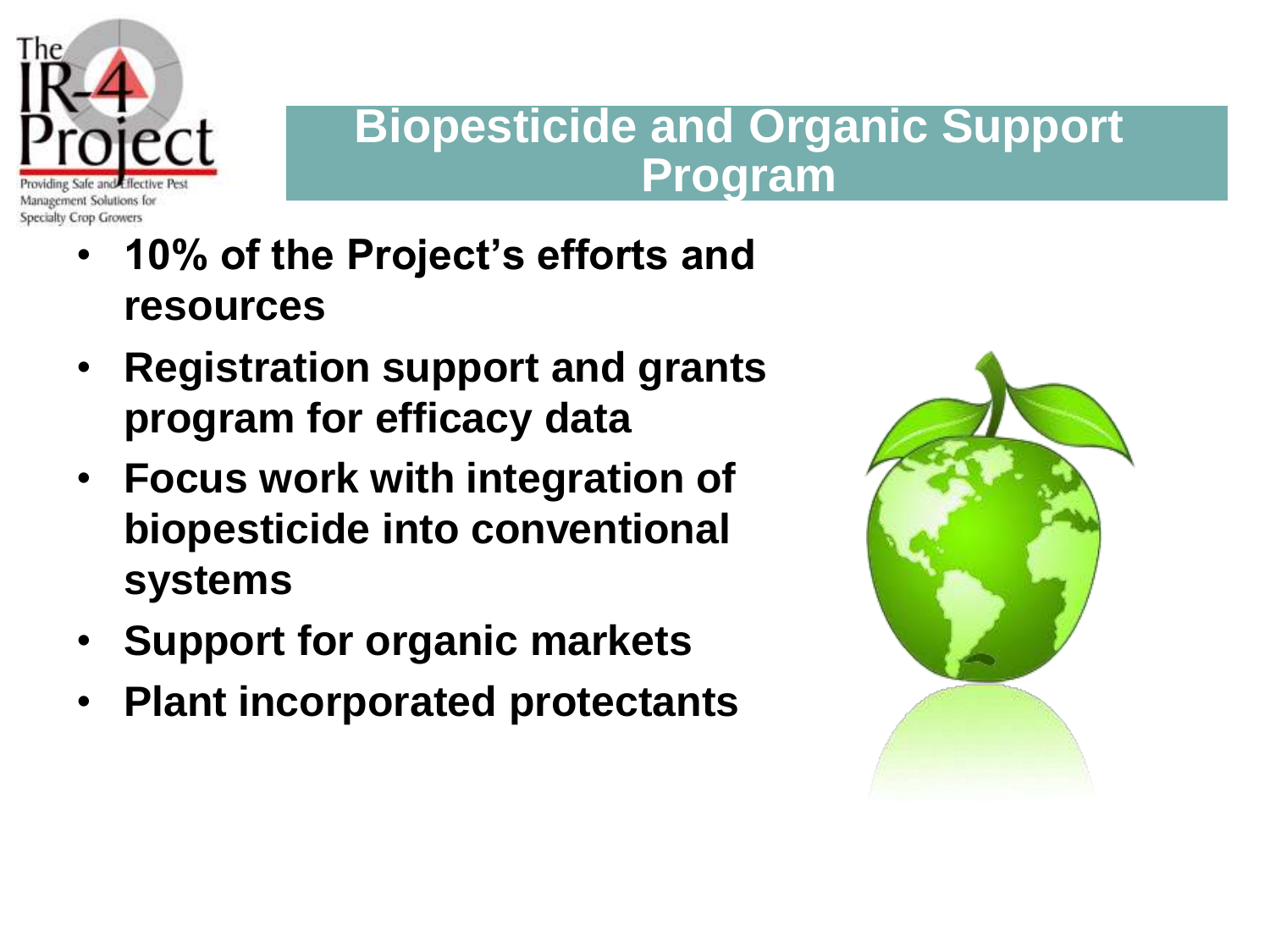

#### Varroa Mite in Honeybee

#### Varroa Mite Resistance to Coumaphos

Thymol: IR-4 supported a Section 18 and submitted for full registration.

Sucrose Octanoate: IR-4 submitted for full registration.

IR-4 established tolerance requirement exemptions for both of these materials, which are now fully registered.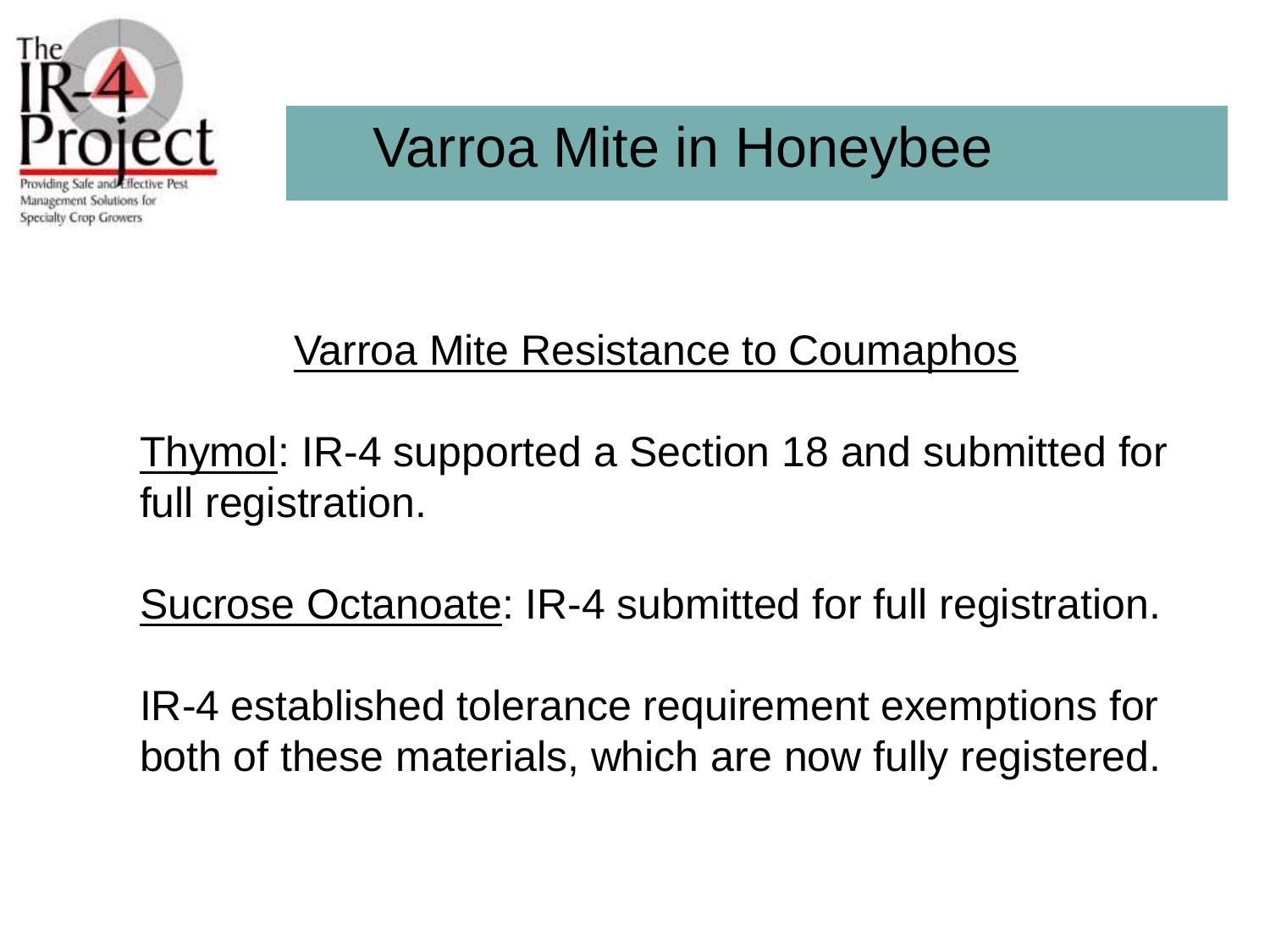

## Poplar Clearwing Moth Pheromone

4:1 ratio of (*E,Z*):(*Z,Z*)-3,13-octadecadienyl straight-chain 18 carbon alcohols

A pest of hybrid poplar trees, the clearwing moth had become resistant to chlorpyrifos.

IR-4 Biopesticide and Organic Support Program funded efficacy studies which supported full registration of these molecules.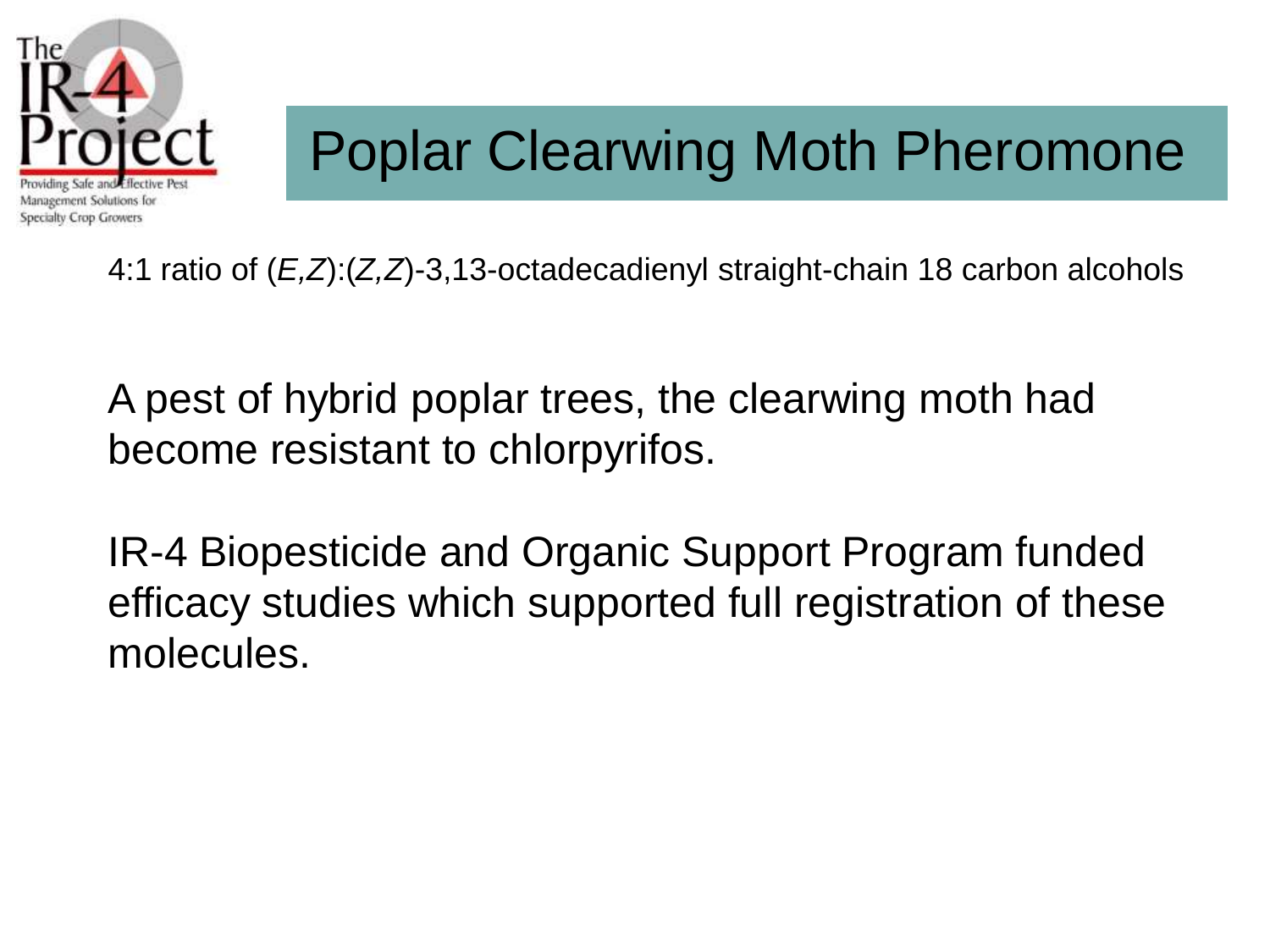

## **IR-4 International Activities**

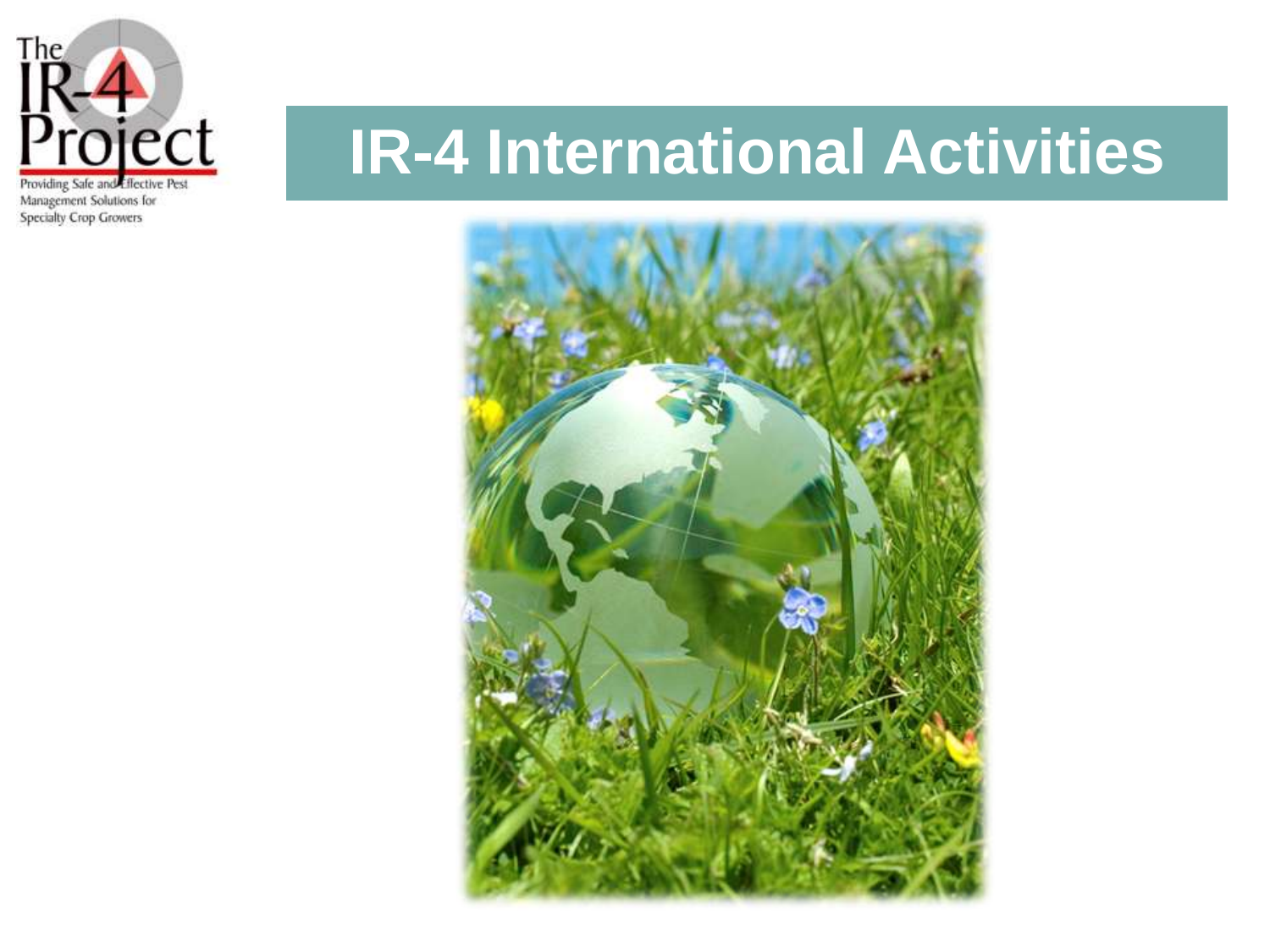

#### **Global Harmonization**

#### **IR-4 was established as a domestic program, Why involved in Global Harmonization?**

**IR-4 has provided domestic growers with access to numerous new pest management tools. These are OK to use if crop sold in US. Often significant problems if produce is exported. Growers forced to use older pest management tools.**

This is a serious issue to many commodity groups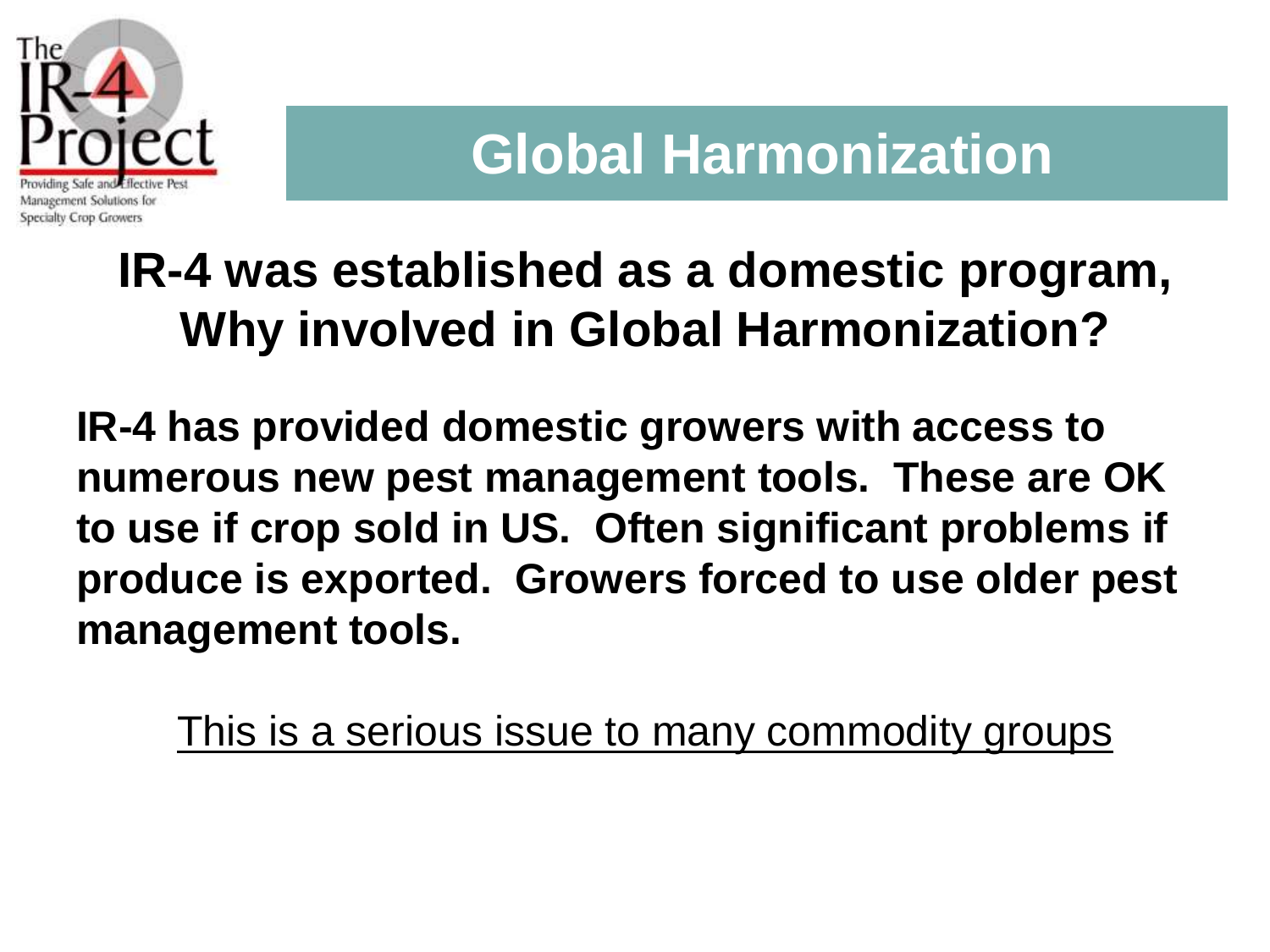

## **NAFTA "Win-Win" Model**

- **Cooperative research with Canada started in 1996**
	- **Mutual projects conducted jointly on both sides of the border - reduced data needs of each country**
	- **Supported by EPA/PMRA joint reviews and workshare**
- **Major funding and expansion for Canada's Pest Management Centre in 2003**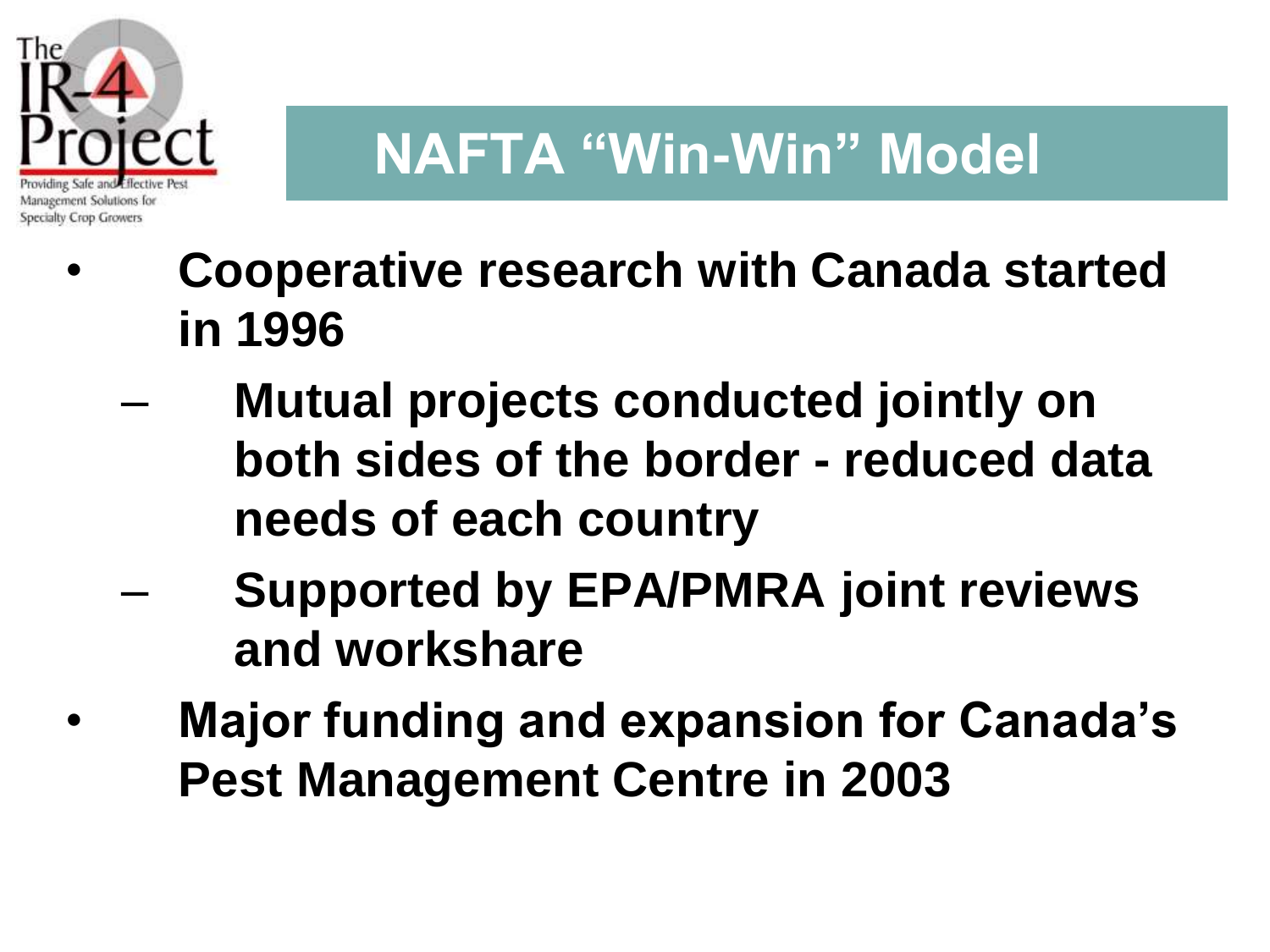

# **IR-4 Global Leadership**

## **Harmonization of Crop Groups**

- **NAFTA**
- **Codex**

## **Global Minor Use Summit**

## **Pilot Global Residue Study/Zoning**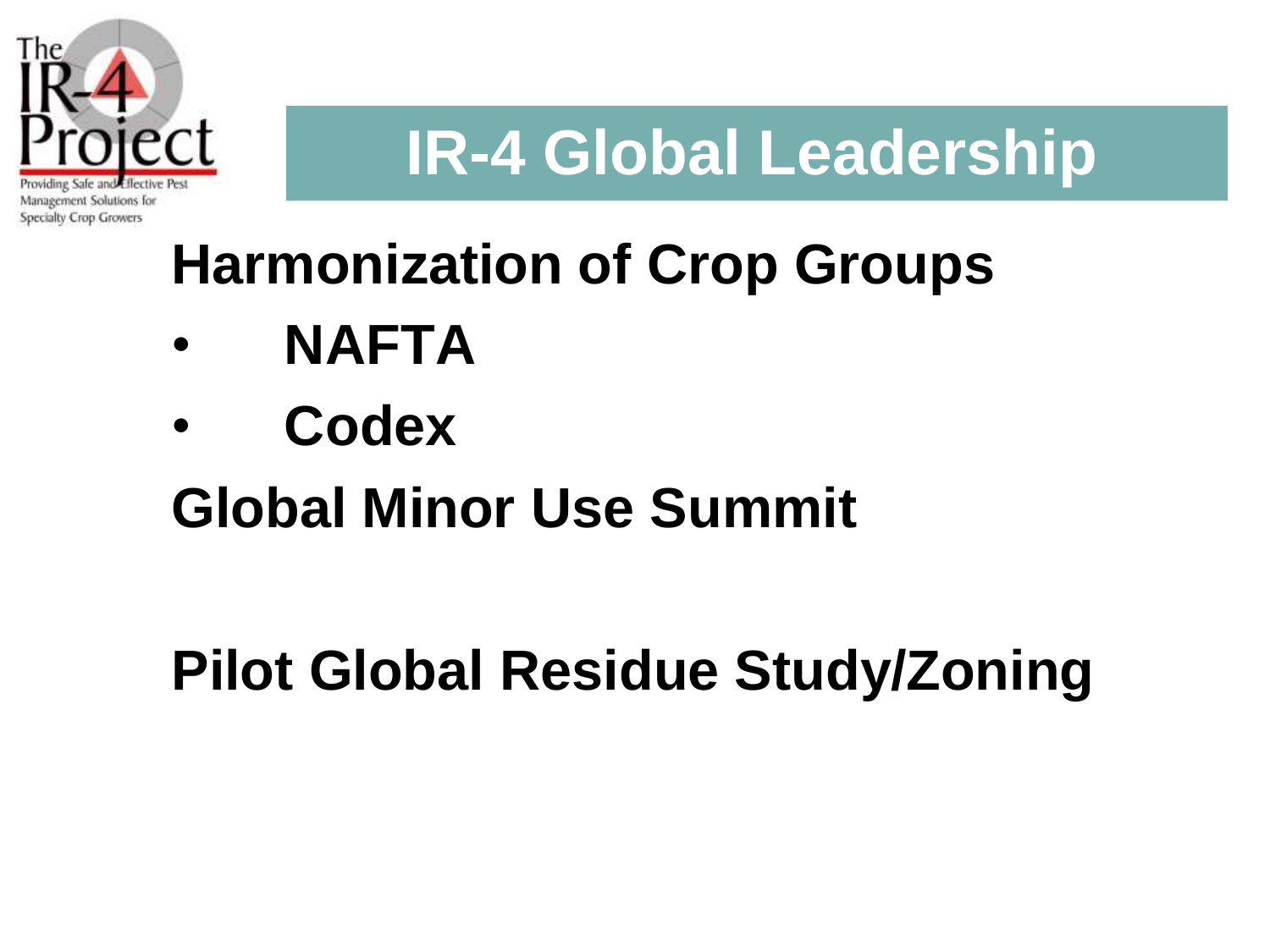

#### **Other Global Activities**

- **Provide data to Japan, EU, Taiwan, China, JMPR/Codex CCPR for MRL establishment**
- **Assist other minor use programs (Australia, Latin/South America, EU, India, China, Africa)**